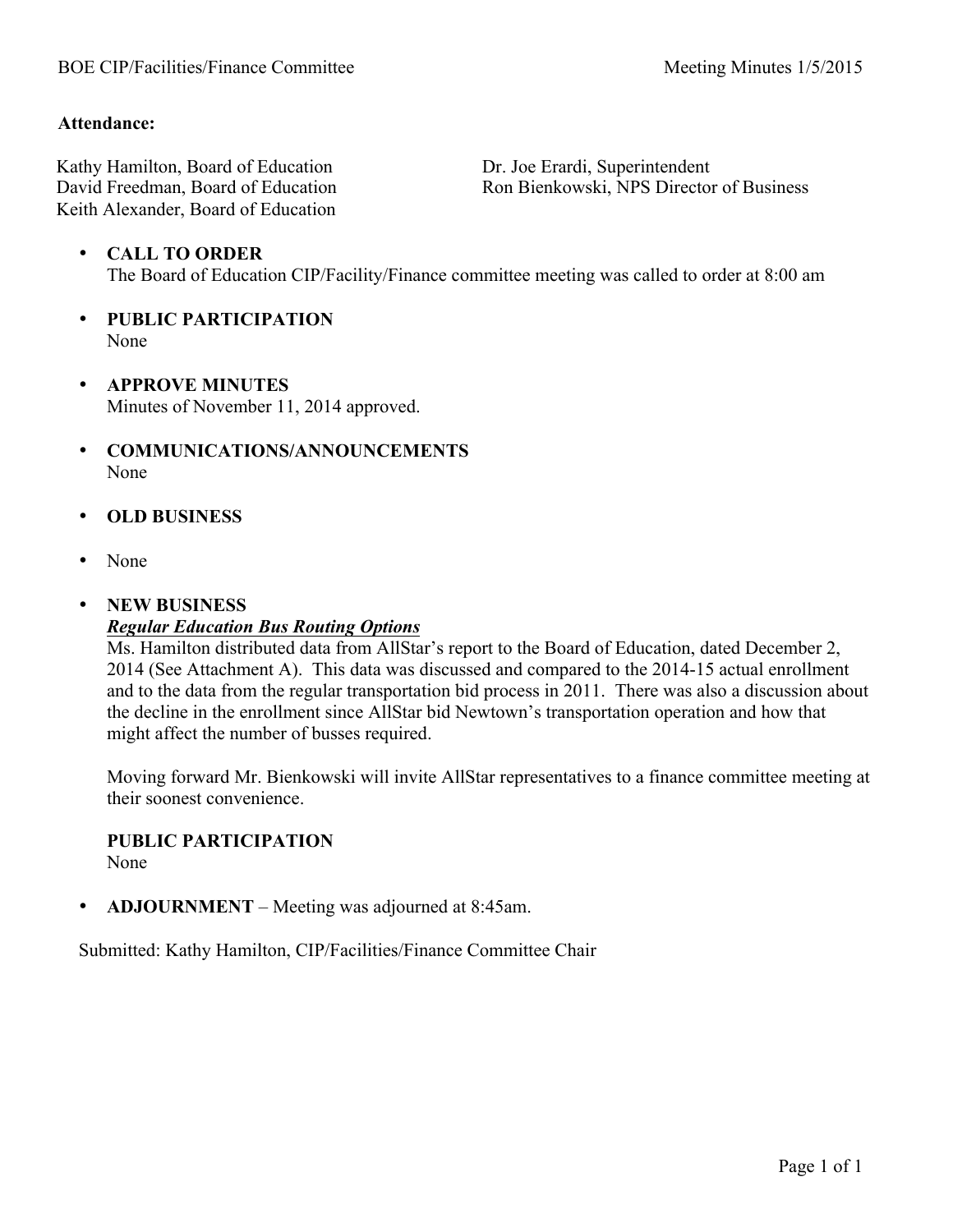# Attachment A (Page 1 of 3)<br>Compilation of Data from AllStar Report Dated 12/2/2014

| Bus # |                         | Capacity | Tier 1                                                            | Assigned | Tier 2                           | Assigned       | Tier 3                      | Assigned       |
|-------|-------------------------|----------|-------------------------------------------------------------------|----------|----------------------------------|----------------|-----------------------------|----------------|
|       | $\mathbf{1}$            | $77 \,$  | $\ensuremath{\mathit{HS}}\xspace/\ensuremath{\mathit{MS}}\xspace$ | $75\,$   | RIS                              | $23\,$         | ${\rm SHS}$                 | 56             |
|       | $\sqrt{2}$              | 77       | $\ensuremath{\mathit{HS}}\xspace/\ensuremath{\mathit{MS}}\xspace$ | $77\,$   | RIS                              | 17             | ${\rm SHS}$                 | 33             |
|       | $\overline{\mathbf{3}}$ | 77       | HS/MS                                                             | 71       | RIS                              | 31             | ${\rm SHS}$                 | 36             |
|       | 4                       | 77       | HS/MS                                                             | 69       | <b>RIS</b>                       | 24             | <b>SHS</b>                  | 34             |
|       | 5                       | 77       | $\ensuremath{\mathit{HS}}\xspace/\ensuremath{\mathit{MS}}\xspace$ | 73       | <b>RIS</b>                       | 27             | <b>SHS</b>                  | $27\,$         |
|       | 6                       | 77       | HS/MS                                                             | 83       | <b>RIS</b>                       | 28             | <b>MGS</b>                  | 41             |
|       | $\overline{7}$          | 77       | HS/MS                                                             | 61       | $\operatorname{STR}$             | 27             | <b>MGS</b>                  | 38             |
|       | 8                       | 77       | $\ensuremath{\mathit{HS}}\xspace/\ensuremath{\mathit{MS}}\xspace$ | $70\,$   | $\rm RIS/STR$                    | 35             | $\ensuremath{\mathsf{HAW}}$ | 51             |
|       | 9                       | 77       | HS/MS                                                             | 69       | RIS/STR                          | 40             | <b>HAW</b>                  | 55             |
|       | $10\,$                  | 77       | HS/MS                                                             | 75       | <b>RIS</b>                       | $22\,$         | $\rm HAW$                   | 37             |
|       | 11                      | $77\,$   | HS/MS                                                             | 64       | RIS                              | $20\,$         | $\rm HAW$                   | 19             |
|       | 12                      | 77       | $\ensuremath{\mathit{HS}}\xspace/\ensuremath{\mathit{MS}}\xspace$ | $72\,$   | $\mathbf{R}\mathbf{I}\mathbf{S}$ | $32\,$         | $HOM$                       | $26\,$         |
|       | 13                      | $77\,$   | $\ensuremath{\mathit{HS}}\xspace/\ensuremath{\mathit{MS}}\xspace$ | 64       | <b>RIS</b>                       | $20\,$         | $\rm HOM$                   | 39             |
|       | 14                      | 77       | HS/MS                                                             | 60       | <b>RIS</b>                       | 27             | $HOM$                       | $\overline{3}$ |
|       | 15                      | $77\,$   | $\ensuremath{\mathit{HS}}\xspace/\ensuremath{\mathit{MS}}\xspace$ | 63       | RIS                              | 11             | $HOM$                       | 44             |
|       | 16                      | $77\,$   | HS/MS                                                             | $70\,$   | <b>RIS</b>                       | 27             | $HOM$                       | 46             |
|       | 17                      | 77       | $\ensuremath{\mathit{HS}}\xspace/\ensuremath{\mathit{MS}}\xspace$ | 58       | <b>RIS</b>                       | 24             | $HOM$                       | 34             |
|       | 18                      | 77       | HS/MS                                                             | 56       | <b>RIS</b>                       | 32             | <b>MGS</b>                  | 31             |
|       | 19                      | 77       | HS/MS                                                             | 64       | <b>RIS</b>                       | 23             | <b>MGS</b>                  | 57             |
|       | $20\,$                  | 77       | $\ensuremath{\mathit{HS}}\xspace/\ensuremath{\mathit{MS}}\xspace$ | $70\,$   | RIS/STR                          | 30             | <b>MGS</b>                  | 41             |
|       | $21\,$                  | 77       | $\ensuremath{\mathit{HS}}\xspace/\ensuremath{\mathit{MS}}\xspace$ | 74       | <b>RIS</b>                       | 20             | ${\rm SHS}$                 | 35             |
|       | $22\,$                  | 77       | HS/MS                                                             | $74\,$   | <b>HVWS</b>                      | $\sqrt{2}$     | Tier 2 cont                 | Tier 2 Cont    |
|       | 23                      | 77       | HS/MS                                                             | 75       | RIS/STR                          | 16             | <b>MGS</b>                  | 39             |
|       | 24                      | $77\,$   | HS/MS                                                             | 58       | <b>RIS</b>                       | 37             | <b>MGS</b>                  | 38             |
|       | 25                      | $77\,$   | HS/MS                                                             | $71\,$   | RIS/STR                          | 43             | <b>MGS</b>                  | 18             |
|       | 26                      | 77       | HS/MS                                                             | $77\,$   | STR am                           | 13             | ${\rm SHS}$                 | 54             |
|       | $27\,$                  | 77       | $\ensuremath{\mathit{HS}}\xspace/\ensuremath{\mathit{MS}}\xspace$ | 78       | <b>FWS</b>                       | 5              | <b>MGS</b>                  | 39             |
|       | 28                      | 77       | HS/MS                                                             | 75       | HAT am                           | 33             | <b>MGS</b>                  | 33             |
|       | 29                      | 77       | $\ensuremath{\mathit{HS}}\xspace/\ensuremath{\mathit{MS}}\xspace$ | 53       | <b>FWS</b>                       | $\overline{4}$ | Tier 2 cont                 | Tier 2 Cont    |
|       | 30                      | $77\,$   | HS/MS                                                             | 73       | <b>RIS</b>                       | $21\,$         | $HOM$                       | 54             |
|       | 31                      | $77\,$   | $\ensuremath{\mathit{HS}}\xspace/\ensuremath{\mathit{MS}}\xspace$ | $70\,$   |                                  |                | $\rm MAG$                   | 33             |
|       | 32                      | 77       | $\ensuremath{\mathit{HS}}\xspace/\ensuremath{\mathit{MS}}\xspace$ | 70       | STR am                           | 11             | $\rm HOM$                   | 30             |
|       | 33                      | 47       | HS/MS                                                             | 53       | <b>RIS</b>                       | 9              | <b>SHS</b>                  | 42             |
|       | 34                      | 47       | HS/MS                                                             | 47       | <b>RIS/STR</b>                   | 45             | <b>SHS</b>                  | 19             |
|       | 35                      | 47       | HS/MS                                                             | 38       | <b>RIS/STR</b>                   | 26             | <b>HAW</b>                  | 36             |
|       | 36                      | $47\,$   | HS/MS                                                             | 38       | <b>RIS/STR</b>                   | 18             | $\rm HAW$                   | 29             |
|       | 37                      | 47       | HS/MS                                                             | 39       | <b>RIS</b>                       | 18             | $\rm HAW$                   | 31             |
|       | 38                      | 47       | HS/MS                                                             | 45       | <b>RIS</b>                       | 10             | <b>SHS</b>                  | 21             |
|       | 39                      | 47       | HS/MS                                                             | 45       | <b>RIS</b>                       | 21             | <b>HAW</b>                  | 24             |
|       | 40                      | $47\,$   | HS/MS                                                             | 22       | <b>RIS</b>                       | 28             | $\rm HAW$                   | 27             |
|       | 41                      | $47\,$   | HS/MS                                                             | $47\,$   | <b>STR</b>                       | 26             | Tier 2 cont                 | Tier 2 Cont    |
|       | 42                      | 47       | HS/MS                                                             | 42       | <b>STR</b>                       | 29             | Tier 2 cont                 | Tier 2 Cont    |
|       | 43                      | 47       | HS/MS                                                             | 40       | <b>STR</b>                       | 28             | Tier 2 cont                 | Tier 2 Cont    |
|       | 44                      | 47       | HS/MS                                                             | 40       | <b>STR</b>                       | 24             | Tier 2 cont                 | Tier 2 Cont    |
|       |                         |          | <b>Total Assigned</b>                                             | 2708     | <b>Total Assigned</b>            | 1007           | <b>Total Assigned</b>       | 1350           |

#### *Per AllStar Report*

| the control of the<br><b>NHS</b> | 1750        | 991 | 1390 |
|----------------------------------|-------------|-----|------|
| <b>NMS</b>                       | 832         |     |      |
| <b>HAT</b>                       | 38          |     |      |
|                                  | <b>2620</b> |     |      |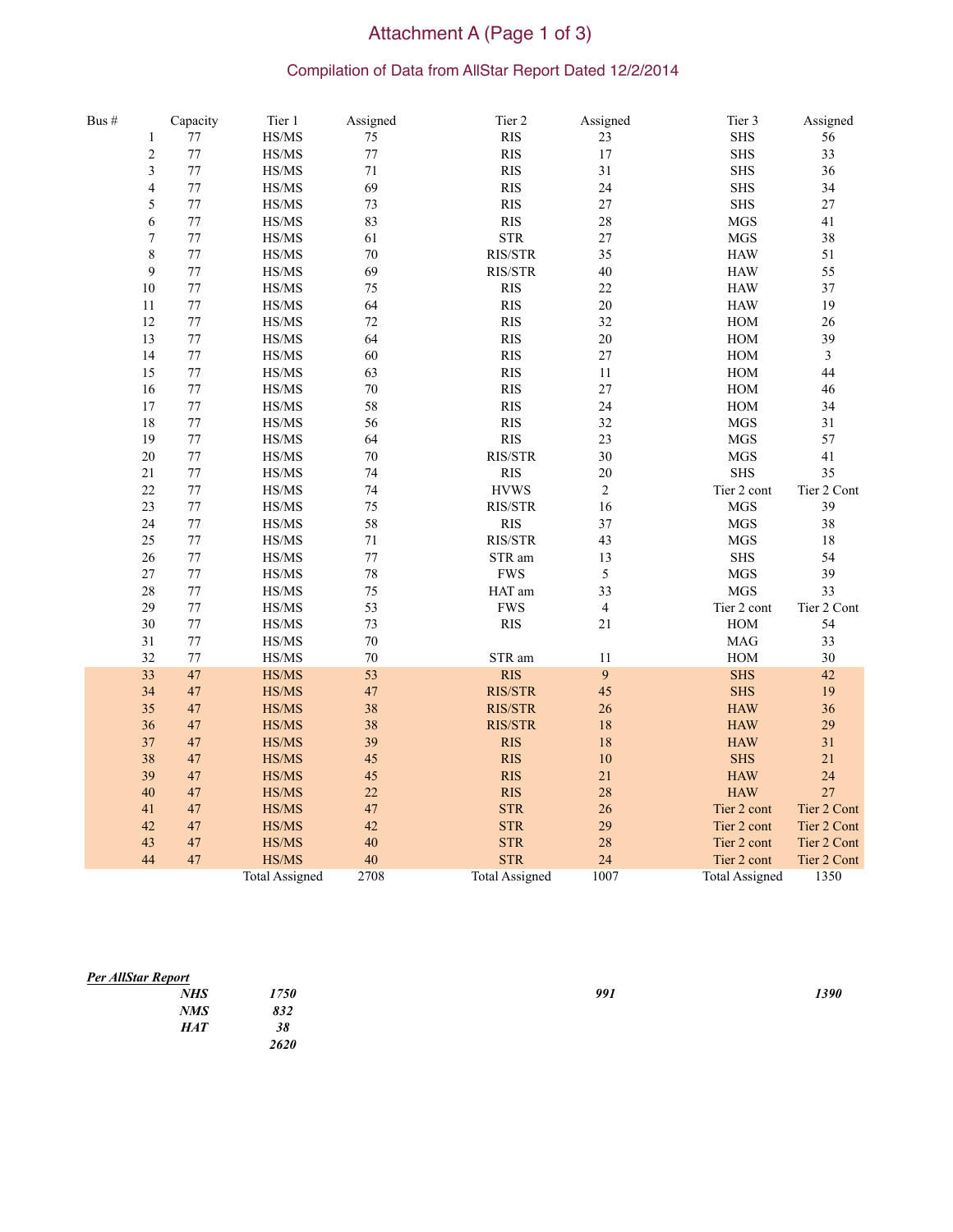### Attachment A - Page 2 of 3)

| Bus # |                | Capacity | Tier 1                                              | Assigned | Bus $#$ |                 | Tier 2                      | Assigned         | Bus # |                | Tier 3 by School Assigned |             |                        |
|-------|----------------|----------|-----------------------------------------------------|----------|---------|-----------------|-----------------------------|------------------|-------|----------------|---------------------------|-------------|------------------------|
|       | $\mathbf{1}$   | $77\,$   | $\ensuremath{\mathit{HS}}/\ensuremath{\mathit{MS}}$ | 75       |         | 27              | ${\rm FWS}$                 | 5                |       | 8              | <b>HAW</b>                | 51          |                        |
|       | $\overline{c}$ | 77       | HS/MS                                               | 77       |         | 29              | <b>FWS</b>                  | $\overline{4}$   |       | 9              | <b>HAW</b>                | 55          |                        |
|       | 3              | $77\,$   | HS/MS                                               | 71       |         | $28\,$          | HAT am                      | 33               |       | 10             | <b>HAW</b>                | 37          |                        |
|       | $\overline{4}$ | $77\,$   | HS/MS                                               | 69       |         | 22              | <b>HVWS</b>                 | $\overline{2}$   |       | 11             | <b>HAW</b>                | 19          |                        |
|       | 5              | $77\,$   | HS/MS                                               | 73       |         | $\mathbf{1}$    | <b>RIS</b>                  | 23               |       | 35             | <b>HAW</b>                | 36          |                        |
|       | 6              | 77       | HS/MS                                               | 83       |         | $\overline{c}$  | <b>RIS</b>                  | 17               |       | 36             | <b>HAW</b>                | 29          |                        |
|       | $\overline{7}$ | 77       | HS/MS                                               | 61       |         | 3               | <b>RIS</b>                  | 31               |       | 37             | <b>HAW</b>                | 31          |                        |
|       | 8              | $77\,$   | HS/MS                                               | $70\,$   |         | $\overline{4}$  | <b>RIS</b>                  | 24               |       | 39             | <b>HAW</b>                | 24          |                        |
|       | 9              | 77       | HS/MS                                               | 69       |         | 5               | <b>RIS</b>                  | 27               |       | $40\,$         | <b>HAW</b>                | 27          |                        |
|       | 10             | $77\,$   | HS/MS                                               | 75       |         | 6               | $\ensuremath{\mathrm{RIS}}$ | $28\,$           |       | 12             | HOM                       | 26          |                        |
|       | 11             | 77       | HS/MS                                               | 64       |         | 10              | <b>RIS</b>                  | 22               |       | 13             | <b>HOM</b>                | 39          |                        |
|       | 12             | 77       | HS/MS                                               | 72       |         | 11              | $\ensuremath{\mathrm{RIS}}$ | $20\,$           |       | 14             | $HOM$                     | 3           |                        |
|       | 13             | 77       | HS/MS                                               | 64       |         | 12              | <b>RIS</b>                  | $32\,$           |       | 15             | $HOM$                     | 44          |                        |
|       | 14             | $77\,$   | HS/MS                                               | 60       |         | 13              | $\ensuremath{\mathrm{RIS}}$ | $20\,$           |       | $16\,$         | $HOM$                     | 46          |                        |
|       | 15             | 77       | HS/MS                                               | 63       |         | 14              | <b>RIS</b>                  | $27\,$           |       | 17             | $HOM$                     | 34          |                        |
|       | 16             | 77       | HS/MS                                               | 70       |         | 15              | <b>RIS</b>                  | 11               |       | 30             | <b>HOM</b>                | 54          |                        |
|       | 17             | 77       | HS/MS                                               | 58       |         | 16              | <b>RIS</b>                  | $27\,$           |       | $32\,$         | $HOM$                     | 30          |                        |
|       | 18             | 77       | HS/MS                                               | 56       |         | 17              | <b>RIS</b>                  | 24               |       | 31             | <b>MAG</b>                | 33          |                        |
|       | 19             | 77       | $\ensuremath{\mathit{HS}}/\ensuremath{\mathit{MS}}$ | 64       |         | $18\,$          | $\ensuremath{\mathrm{RIS}}$ | $32\,$           |       | 6              | $\rm{MGS}$                | 41          |                        |
|       | 20             | 77       | HS/MS                                               | 70       |         | 19              | <b>RIS</b>                  | 23               |       | $\tau$         | <b>MGS</b>                | 38          |                        |
|       | $21\,$         | 77       | HS/MS                                               | 74       |         | 21              | $\ensuremath{\mathrm{RIS}}$ | $20\,$           |       | 18             | <b>MGS</b>                | $31\,$      |                        |
|       | 22             | 77       | HS/MS                                               | 74       |         | 24              | <b>RIS</b>                  | 37               |       | 19             | <b>MGS</b>                | 57          |                        |
|       | 23             | 77       | HS/MS                                               | 75       |         | 30              | <b>RIS</b>                  | 21               |       | 20             | <b>MGS</b>                | 41          |                        |
|       | 24             | 77       | HS/MS                                               | 58       |         | 33              | <b>RIS</b>                  | $\boldsymbol{9}$ |       | 23             | $\rm{MGS}$                | 39          |                        |
|       | 25             | 77       | HS/MS                                               | 71       |         | 37              | <b>RIS</b>                  | 18               |       | 24             | <b>MGS</b>                | 38          |                        |
|       | 26             | 77       | HS/MS                                               | $77 \,$  |         | 38              | <b>RIS</b>                  | 10               |       | $25\,$         | $\rm{MGS}$                | $18\,$      |                        |
|       | 27             | 77       | HS/MS                                               | 78       |         | 39              | <b>RIS</b>                  | 21               |       | $27\,$         | $_{\rm MGS}$              | 39          |                        |
|       | 28             | 77       | HS/MS                                               | 75       |         | 40              | RIS                         | $28\,$           |       | $28\,$         | <b>MGS</b>                | 33          |                        |
|       | 29             | 77       | HS/MS                                               | 53       |         | 8               | <b>RIS/STR</b>              | 35               |       | -1             | <b>SHS</b>                | 56          |                        |
|       | 30             | $77\,$   | HS/MS                                               | 73       |         | 9               | RIS/STR                     | $40\,$           |       | $\overline{c}$ | <b>SHS</b>                | 33          |                        |
|       | 31             | 77       | HS/MS                                               | 70       |         | 20              | RIS/STR                     | 30               |       | 3              | <b>SHS</b>                | 36          |                        |
|       | 32             | 77       | HS/MS                                               | 70       |         | 23              | <b>RIS/STR</b>              | 16               |       | $\overline{4}$ | <b>SHS</b>                | 34          |                        |
|       | 33             | 47       | HS/MS                                               | 53       |         | 25              | RIS/STR                     | 43               |       | 5              | <b>SHS</b>                | 27          |                        |
|       | 34             | 47       | HS/MS                                               | 47       |         | 34              | <b>RIS/STR</b>              | $45\,$           |       | 21             | <b>SHS</b>                | 35          |                        |
|       | 35             | 47       | HS/MS                                               | 38       |         | 35              | RIS/STR                     | 26               |       | $26\,$         | <b>SHS</b>                | 54          |                        |
|       | 36             | 47       | HS/MS                                               | 38       |         | 36              | RIS/STR                     | $18\,$           |       | 33             | <b>SHS</b>                | 42          |                        |
|       | 37             | 47       | HS/MS                                               | 39       |         | $7\phantom{.0}$ | $\ensuremath{\mathrm{STR}}$ | $27\,$           |       | 34             | <b>SHS</b>                | 19          |                        |
|       | 38             | 47       | HS/MS                                               | 45       |         | 41              | <b>STR</b>                  | 26               |       | 38             | <b>SHS</b>                | 21          |                        |
|       | 39             | 47       | HS/MS                                               | 45       |         | 42              | <b>STR</b>                  | $29\,$           |       | 22             | Tier 2 cont               | Tier 2 Cont |                        |
|       | 40             | 47       | HS/MS                                               | 22       |         | 43              | <b>STR</b>                  | $28\,$           |       | 29             | Tier 2 cont               | Tier 2 Cont |                        |
|       | 41             | 47       | HS/MS                                               | 47       |         | 44              | <b>STR</b>                  | 24               |       | 41             | Tier 2 cont               | Tier 2 Cont |                        |
|       | 42             | 47       | HS/MS                                               | 42       |         | 26              | STR am                      | 13               |       | $42\,$         | Tier 2 cont               | Tier 2 Cont |                        |
|       | 43             | 47       | HS/MS                                               | $40\,$   |         | 32              | STR am                      | 11               |       | 43             | Tier 2 cont               | Tier 2 Cont |                        |
|       | 44             | 47       | HS/MS                                               | $40\,$   |         | 31              |                             |                  |       | 44             | Tier 2 cont               | Tier 2 Cont |                        |
|       |                |          | <b>Total Assigned</b>                               | 2708     |         |                 | <b>Total Assigned</b>       | 1007             |       |                | <b>Total Assigned</b>     | 1350        | Aug 26 2014 Enrollment |
|       |                |          |                                                     |          |         |                 | <b>FWS</b>                  | 9                |       |                | <b>HAW</b>                | 309         | 320                    |
|       |                |          |                                                     |          |         |                 | HAT am                      | 33               |       |                | <b>HOM</b>                | 276         | 310                    |